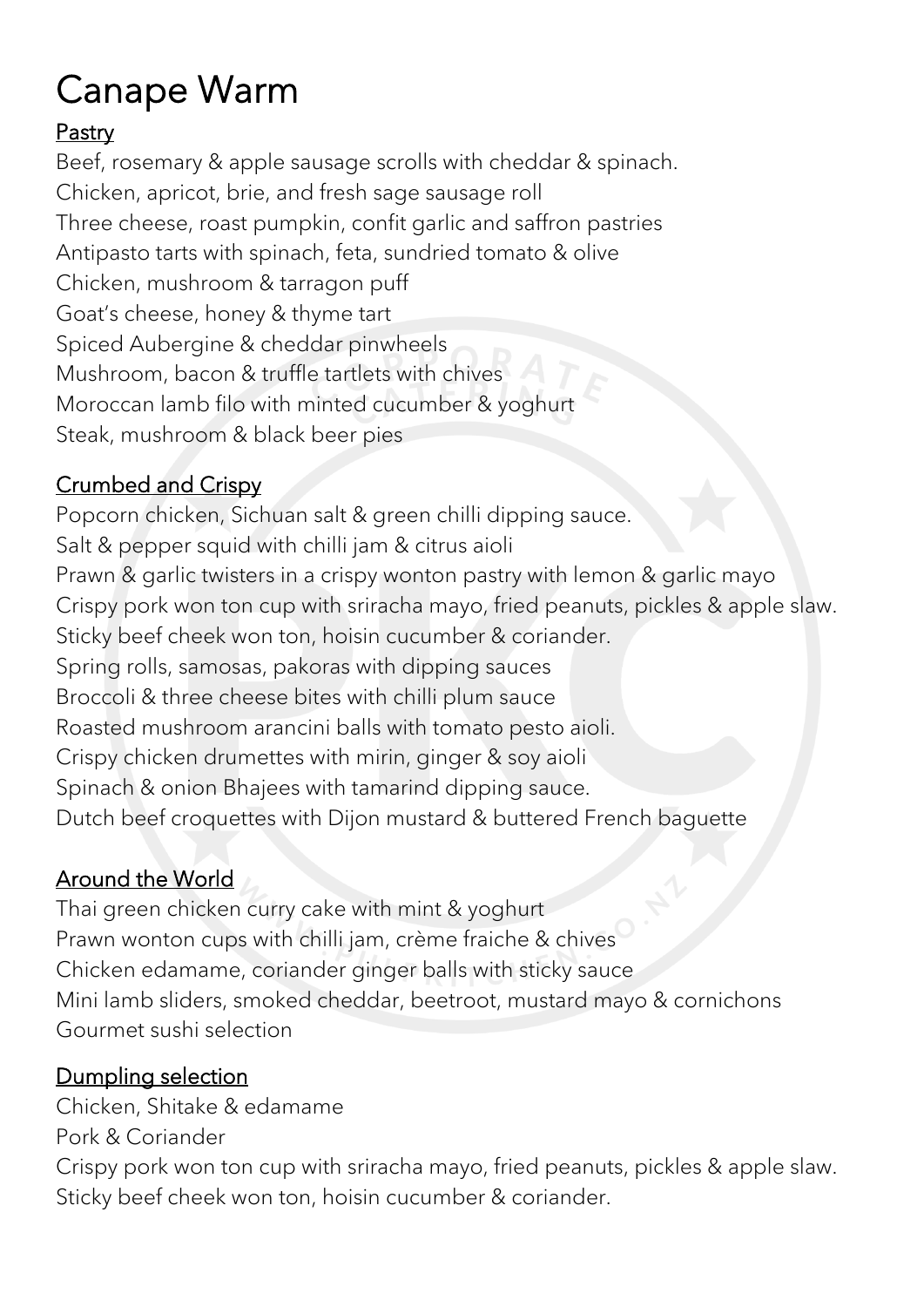## Canape Cold

#### Crostini

Smoked salmon & herbed cream cheese on rye crostini with cornichon Roast beef on truffle toast, onion jam, brie & watercress Creamy mozzarella, tomato & basil bruschetta Venison with Beetroot & feta pate on rye Edamame & green pea smash with chilli jam & chevre Thai green curry chicken, coconut, fresh coriander & lime Tartare of salmon on orange scented crostini with sour cream & dill

#### Fritters and Finger food

Beetroot, goat cheese, walnut & mint blinis Parmesan & chive scone with basil pesto & bacon Roasted corn fritters with smoked chicken, avocado cream & confit tomato Seared lamb, pita crisp, Kasundi, charred capsicum, white bean & yoghurt puree Mini pumpkin scone with blue cheese, bacon & caramelised onion Courgette, pea, mint fritters with spinach, feta & chilli jam Antipasto filo cups, feta, spiced pumpkin, pesto, black olive, tomato confit Smoked salmon Blinis with lemon, caper cream & chive Roast beef, mustard & horseradish cream Yorkshire puddings Pretzel mini cheese ball bites Creamy mushroom & chorizo puffs

#### Stick's n Shots

Moroccan spiced beef kebab with red pepper aioli Roast vegetable & haloumi kebabs with romesco sauce Chilli Caramel pork, fresh apple, and shallot crisp Prawn and prosciutto with cucumber, coriander, and lime aioli Tataki beef Japanese vegetable chopsticks with ponzu sauce Prawn & Chorizo with sundried tomato aioli Sumatran chicken sticks with pineapple satay Insalata Caprese, cherry tomato, haloumi, basil leaf & olive with balsamic reduction 5 Spiced meatball kebabs with hoisin & sesame

#### Rock n Rolled.

Gourmet sushi selection Smoked salmon & herbed cream cheese roulade Beetroot and hazelnut roulade with horseradish cream Crispy vegetable rice paper rolls with peanut sauce and coriander Hoisin pork OR Crispy chicken OR Seared beef